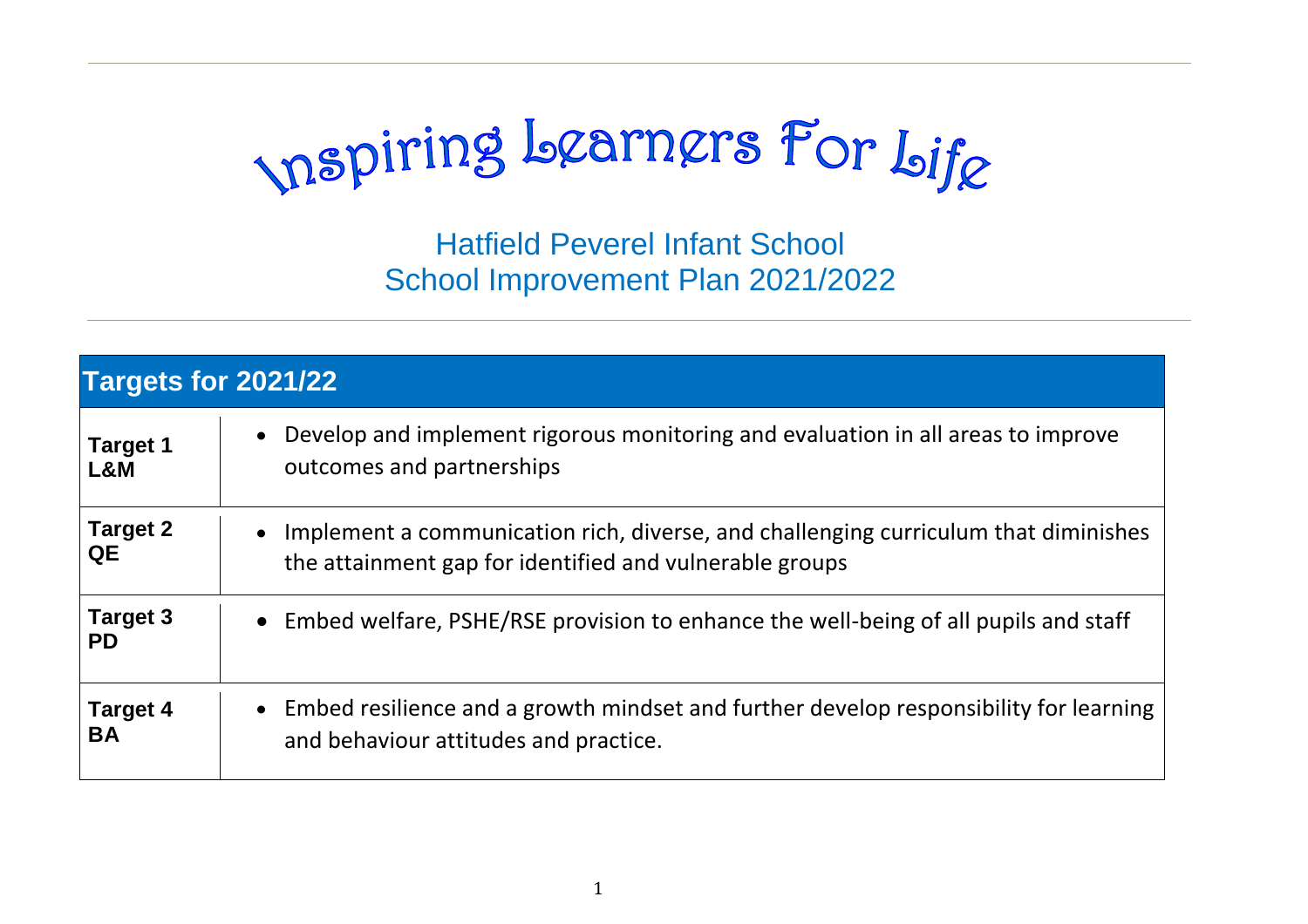| <b>School context</b>                                                |                                                                                                                                                                                                                                                                                                           |                                                                                                                               |                      |                                                           |                                                 |                                                                                                                      |   |
|----------------------------------------------------------------------|-----------------------------------------------------------------------------------------------------------------------------------------------------------------------------------------------------------------------------------------------------------------------------------------------------------|-------------------------------------------------------------------------------------------------------------------------------|----------------------|-----------------------------------------------------------|-------------------------------------------------|----------------------------------------------------------------------------------------------------------------------|---|
| Number of pupils on roll                                             |                                                                                                                                                                                                                                                                                                           |                                                                                                                               | 173                  | Number/percentage of pupils eligible<br>for pupil premium | 10% but<br>does not<br>include<br>current<br>R. | Number of pupils with statement of<br>special educational needs (SEN) or<br>education, health and care (EHC)<br>plan | 2 |
| Attendance end of 20/21                                              |                                                                                                                                                                                                                                                                                                           | 96.2%                                                                                                                         | Overall absence      | 3.8%                                                      | Persistent absence                              |                                                                                                                      |   |
| Percentage of pupils with English as an<br>additional language (EAL) |                                                                                                                                                                                                                                                                                                           | $1\%$<br>2 pupils                                                                                                             | Number of Boys/girls | 95/78                                                     | Members of staff                                | 31                                                                                                                   |   |
| Most recent<br>Ofsted<br>grade                                       | Key Ofsted actions<br>Ensure good progress in writing by further enhancing existing improvements in writing<br>Systems to record progress and achievement are refined and manageable.<br>2<br>from last<br>Ensure EYFS build upon initiatives that have been introduced to sustain improvements<br>report |                                                                                                                               |                      |                                                           |                                                 |                                                                                                                      |   |
| Key staffing areas of issue<br>Autumn 2021                           |                                                                                                                                                                                                                                                                                                           | Support for SEN need is high in and another child coming in with an EHCP band 4<br>New member of staff for child in Reception |                      |                                                           |                                                 |                                                                                                                      |   |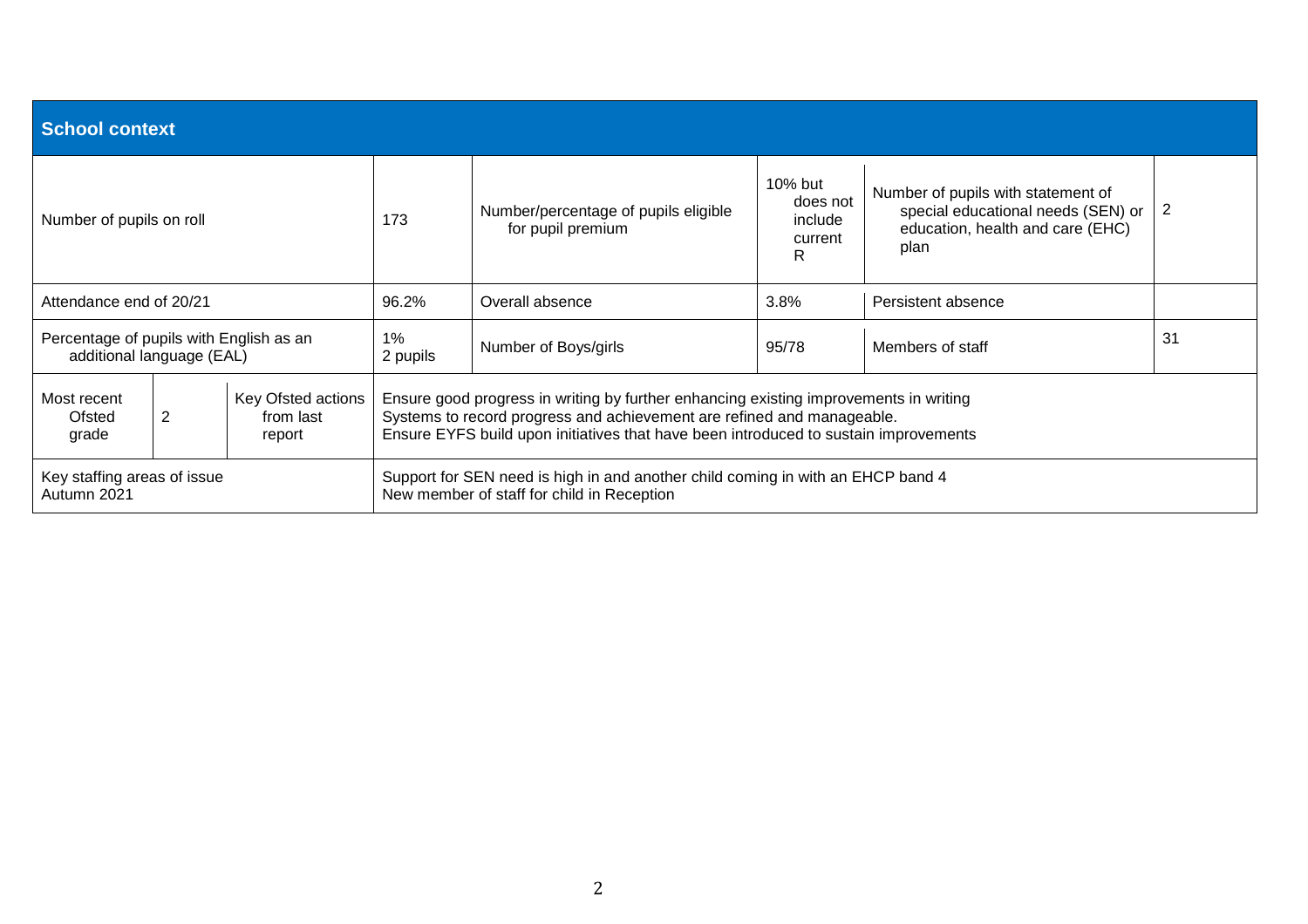| <b>Target 1</b><br>Leadership and management                                                                 | Develop and implement rigorous monitoring and evaluation in all areas to improve outcomes and partnerships.                                                                                                                                                                                                                                                                                                                                                                                                                                                                                   |            |
|--------------------------------------------------------------------------------------------------------------|-----------------------------------------------------------------------------------------------------------------------------------------------------------------------------------------------------------------------------------------------------------------------------------------------------------------------------------------------------------------------------------------------------------------------------------------------------------------------------------------------------------------------------------------------------------------------------------------------|------------|
| <b>Objectives</b>                                                                                            | <b>Actions</b>                                                                                                                                                                                                                                                                                                                                                                                                                                                                                                                                                                                | Evaluation |
| Ensure that rigorous health and<br>safety/safeguarding procedures are in pace with<br>the changing landscape | Handover of H and S procedures, systems, updating and annual<br>check to CJ. MG<br>Training for CJ. CJ to check and organise<br>Update level 3 safeguarding in all aspects for MG/ZF<br>MG to attend new training for disadvantaged champion<br>Ensure all staff have basic CP and safeguarding training and give staff<br>a quiz Autumn 2. MG<br>Governors CP before FGB<br>MG or ZF to attend termly safeguarding briefings and read weekly<br>briefings by Andrew Hall<br>Ensure staff are up to date with changes and procedures in place for<br>behaviour management steps. Team leaders |            |
| Take part in PP and SEND review                                                                              | Discuss with Junior school BB or ADT and MG to contact Carole<br>Farrer or Vicki Webber, MG<br>KMC to liaise with Carly Clarke for SEN. KMC<br>Take part in a deep dive for Maths for our experience and<br>improvement. VW November 2021 MG/EC A governor                                                                                                                                                                                                                                                                                                                                    |            |
| Plan for and implement peer observations                                                                     | Autumn focus: Phonics. Year 1 and 2 Teachers to organise watching<br>Reception teachers. Job shares to organize watching each other and<br>within year groups. Teachers<br>Spring focus: choice by teacher of lesson but to include agreed focus<br>to feedback on SLT<br>Summer focus: Science or computing<br>Subject leads to observe range of teaching in each term during<br>release time. DH to put together a release timetable ZF                                                                                                                                                     |            |
| Ensure all stakeholders have a voice                                                                         | School council project/focus on community and outdoor area. School<br>council to meet every month and information shared with parents. ES                                                                                                                                                                                                                                                                                                                                                                                                                                                     |            |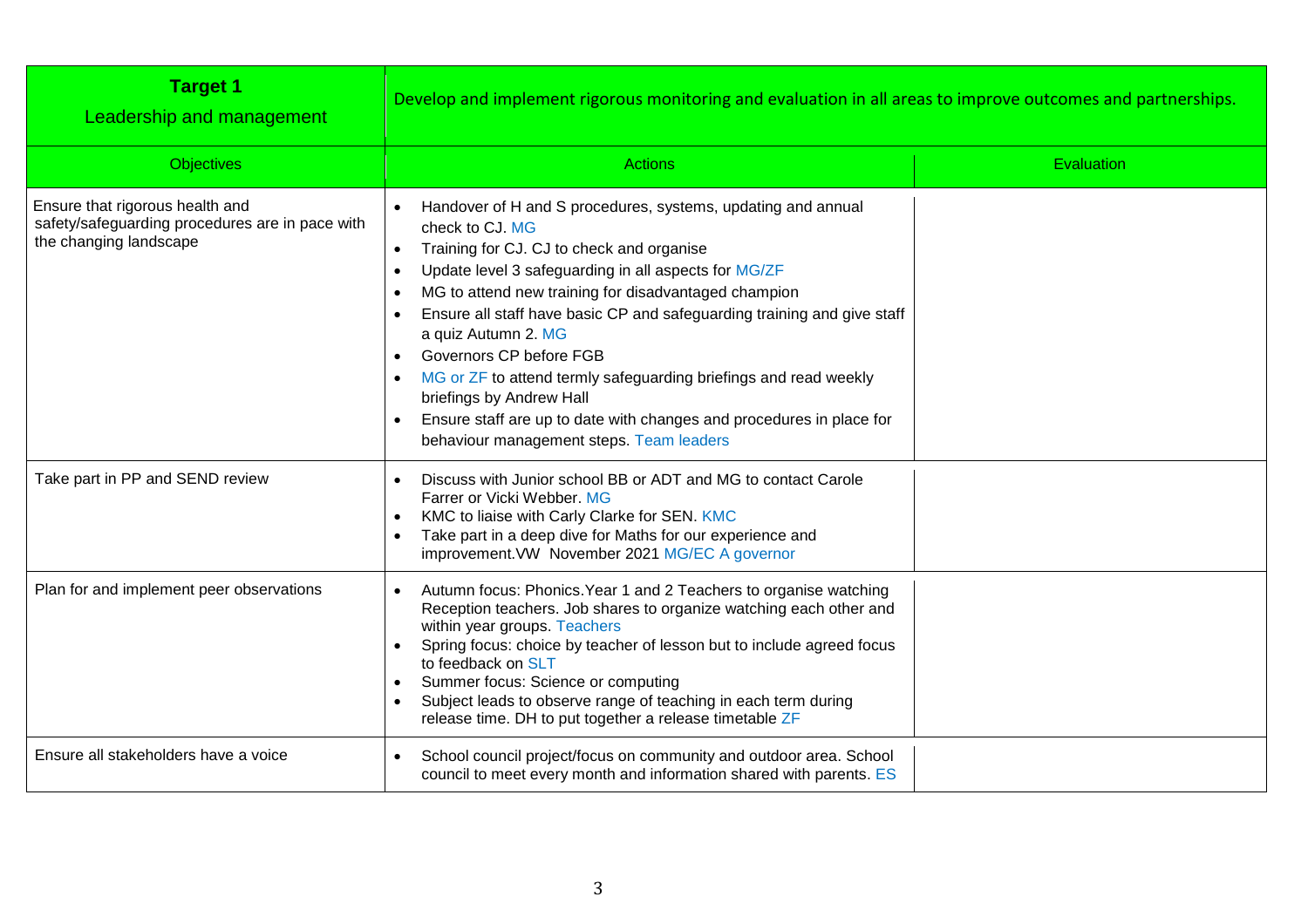|                                                                                                                         | Governor questionnaire to parents<br>Pupil voice questionnaires to be completed in the autumn<br>term in all subjects and actions generated. Subject leaders<br>Staff voice in WB committee and Stress risk analysis Aut2 with actions<br>generated. Teams<br>Plan to address areas highlighted in WWW/EBI about our school done<br>in summer 21 circulate to staff and generate action plan. MG<br>Parent forum to continue during the school day once each half term.<br>Dates to be agreed for the year. MG/Governor<br>Reinstate weekly briefings to ensure communication. all staff |  |
|-------------------------------------------------------------------------------------------------------------------------|------------------------------------------------------------------------------------------------------------------------------------------------------------------------------------------------------------------------------------------------------------------------------------------------------------------------------------------------------------------------------------------------------------------------------------------------------------------------------------------------------------------------------------------------------------------------------------------|--|
| Develop a strong partnership between the two<br>schools                                                                 | SBM to develop relationship with new SBM in junior school Encourage<br>shared working opportunities and financial opportunities. CJ<br>Governors to reinstate joint meetings. Which governor?<br>Regular meetings between HT and DH from schools. MG<br>Subject leaders to meet in autumn term one staff meeting time. SLT<br>SENDco to meet once a term- see above for possible review KMc<br>Continue with joint ISA ventures. LMc                                                                                                                                                     |  |
| Assess and improve impact of governor<br>monitoring                                                                     | Have as an agenda item at first FGB JG/MG<br>$\bullet$<br>Look at various formats and agree visits for the year.SLT                                                                                                                                                                                                                                                                                                                                                                                                                                                                      |  |
| Continue to embed new office systems and<br>processes - leading to improved levels of service<br>and greater efficiency | Weekly meeting to include SM<br>$\bullet$<br>Handover through telephone JH/SM agreed roles<br>SBM to train office staff in school fund and Parent pay, FMS<br>Changes to BACS with appropriate training CJ and office staff                                                                                                                                                                                                                                                                                                                                                              |  |
| Embed and monitor the appraisal, monitoring and<br>moderation (AMM) cycle                                               | Ensure spring review is carried out for all staff. MG<br>Reviewee to take a greater responsibility for review in the spring. All<br>staff using template? Teachers<br>HT cycle to be more rigorous and responsibility for writing up the<br>meetings to be outsourced for greater efficiency and objectivity? To be<br>discussed with governors.<br>Teachers to meet with other teachers for moderations with WC and<br>also with infant schools and EY network group WC                                                                                                                 |  |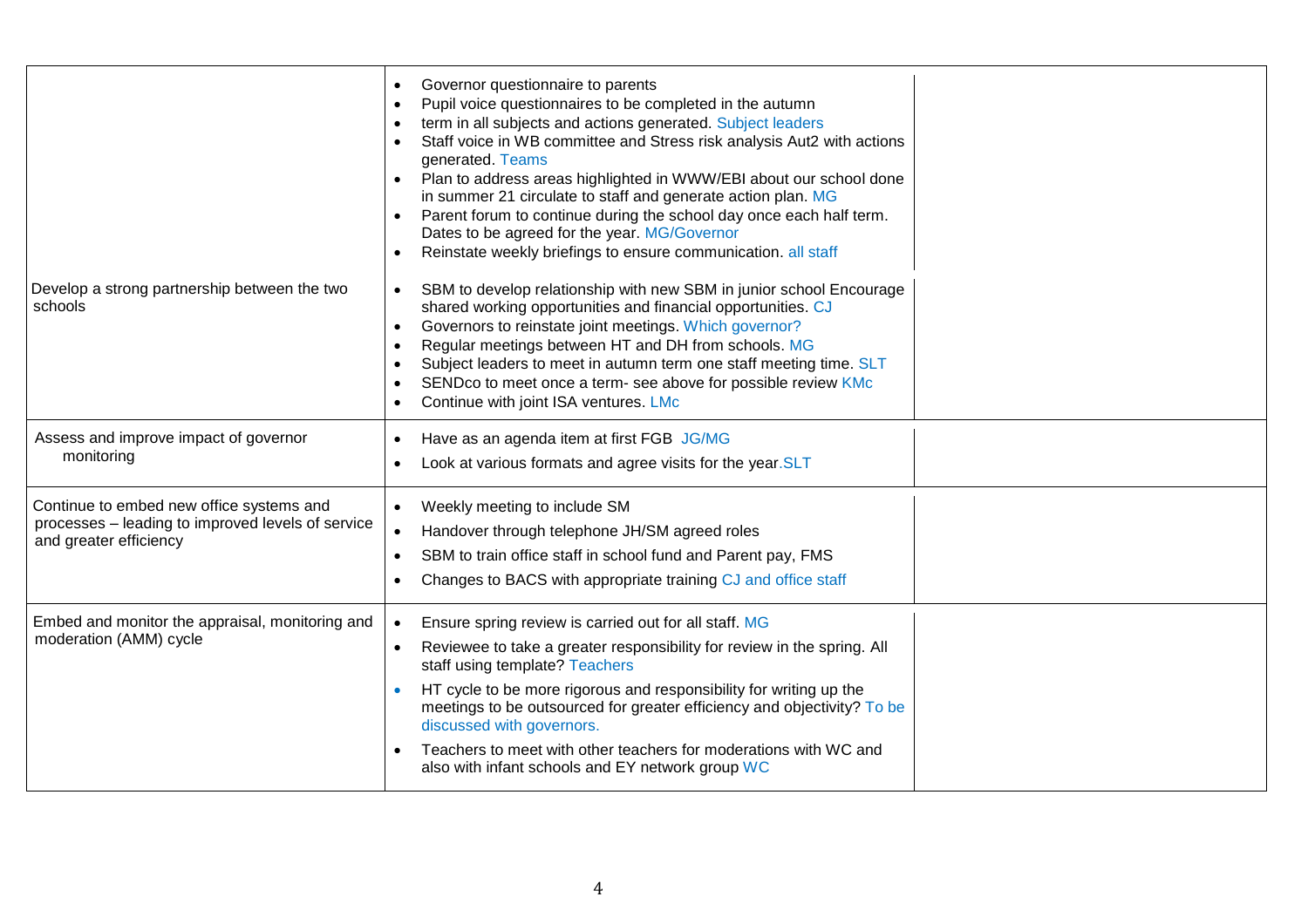| Develop role of all subject leaders | Evaluation of progress during the pandemic<br>Action plans to include SIP targets<br>Ensure all SL are using terminology around 3 i's<br>All SL have a monitoring schedule and focus |  |
|-------------------------------------|--------------------------------------------------------------------------------------------------------------------------------------------------------------------------------------|--|
|-------------------------------------|--------------------------------------------------------------------------------------------------------------------------------------------------------------------------------------|--|

| <b>Target 2</b><br><b>Quality of education/Outcomes for children</b>            | Drive improvement through the implementation of a communication rich, diverse and challenging curriculum<br>that diminishes the attainment gaps for identified vulnerable groups                                                                                                                                                            |                   |  |
|---------------------------------------------------------------------------------|---------------------------------------------------------------------------------------------------------------------------------------------------------------------------------------------------------------------------------------------------------------------------------------------------------------------------------------------|-------------------|--|
| <b>Objectives</b>                                                               | <b>Action points</b>                                                                                                                                                                                                                                                                                                                        | <b>Evaluation</b> |  |
| Identify and use research for training for all staff                            | Identify this as an action on PDD/PMR for individuals<br>Ensure research is cited and relevant on plans for PP and SEND<br><b>MG/KMC</b>                                                                                                                                                                                                    |                   |  |
| Develop a relevant plan for training                                            | Audit of staff training Wishlist and needs and prioritse SLT<br>Look at and plan into budget. CJ<br>Plan from governor's audit completed last term-book<br>trainingData/link governor<br>Plan all NPD and twilights for the year to include these and governor<br>input. SLT<br>See training above for Safeguarding                         |                   |  |
| Track/monitor vulnerable groups and identify<br>individual barriers to learning | KMC/MG/class teacher complete barriers to learning (WC template)<br>for each child considered vulnerable and use to plan.<br>Continue to focus on in PPG meetings.<br>Introduce into SLT/office/staff meetings<br>Use CP for assessment and intervention opportunities<br>Put groups into TT. Teachers<br>Regular meetings with PP governor |                   |  |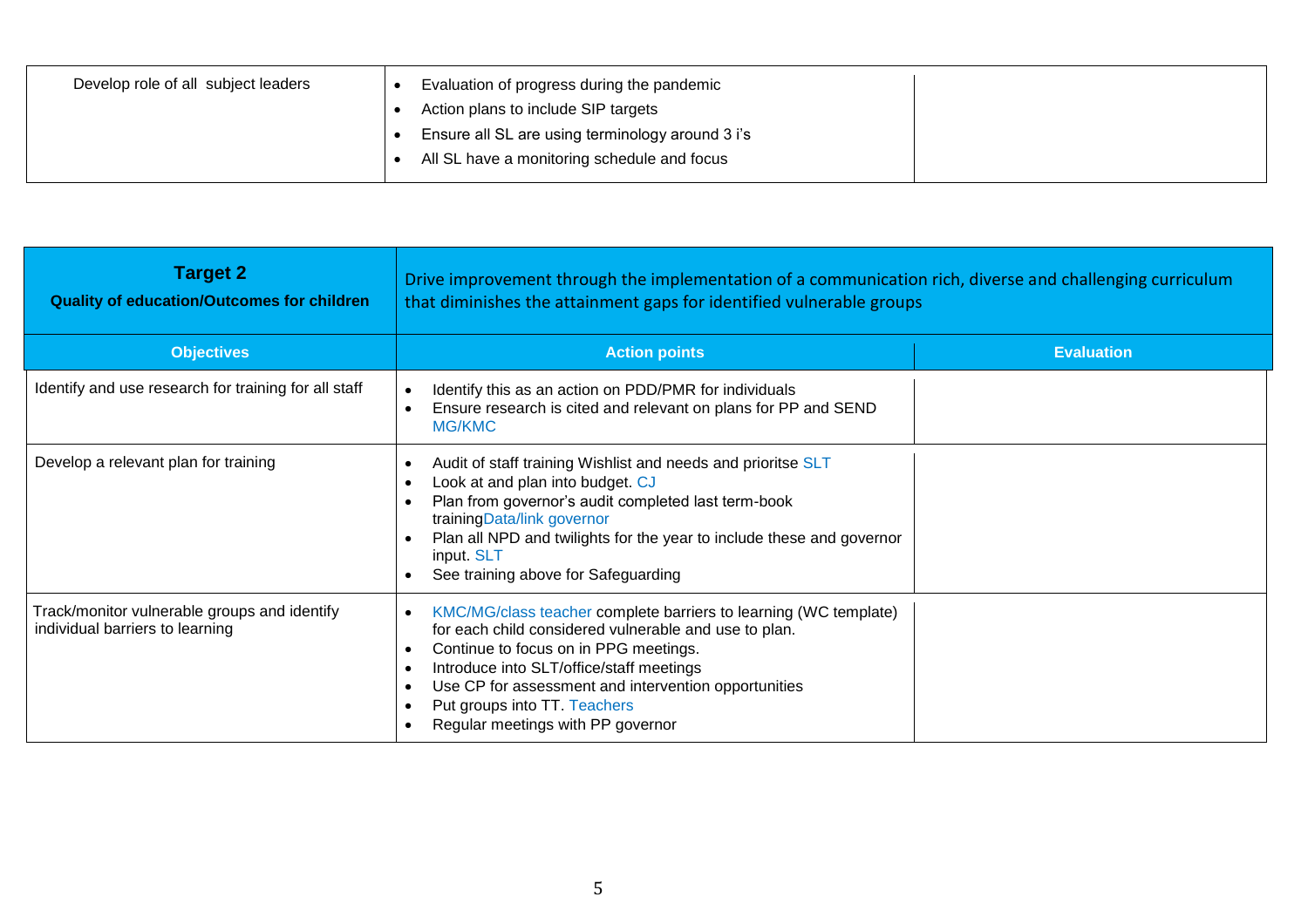| Ensure good quality resources are available to<br>develop outdoor and continuous provision learning<br>Improve provision and challenge in outdoor<br>education | All subject leaders provide audit list of resources and ask for staff<br>wish list for CP and linked provision Subject leaders<br>All subject leaders to include resourcing/planning for the outdoor<br>area in yearly plan. teachers to write an action plan for outdoor area<br>and responsibilities delegated                                                                                                      |  |
|----------------------------------------------------------------------------------------------------------------------------------------------------------------|-----------------------------------------------------------------------------------------------------------------------------------------------------------------------------------------------------------------------------------------------------------------------------------------------------------------------------------------------------------------------------------------------------------------------|--|
| Increase vocabulary acquisition and specific<br>'powerful' knowledge through themed weeks                                                                      | Plan dates and theme for themed weeks in for the whole year and<br>which staff will co-ordinate them<br>Distribute funding from the ISA and curriculum budget<br>Plan how knowledge will be adapted across all year groups                                                                                                                                                                                            |  |
| Ensure SMSC, equality and diversity are planned<br>in all aspects of school life                                                                               | Staff meeting time to discuss how this will look in foundation<br>subjects and be implemented in Aut 1<br>Plan into assemblies LS<br>Ensure all teachers are using this in weekly or termly PSHE planning<br>Plan into performances or class assemblies. Teachers                                                                                                                                                     |  |
| Continue to focus on early reading skills and<br>phonics                                                                                                       | New evaluated phonics scheme to be introduced from Sept 2021<br>Continue to renew high quality reading resources<br>Reading display in the school and a reading tree for children.<br>Weekly reading mornings with parents before school. SLT<br>Possible reading awards weekly?                                                                                                                                      |  |
| Develop shared practice in all subjects                                                                                                                        | Share best practice through observations, solution circles and<br>moderation with other schools. All staff<br>Agree a collaborative plan for maths mastery across the school. ES<br>Continue to implement Write stuff for quality writing, independence,<br>challenge and powerful vocabulary acquisition ZF/teachers<br>Share and develop ideas for assessment and recording in CP and<br>linked provision. Teachers |  |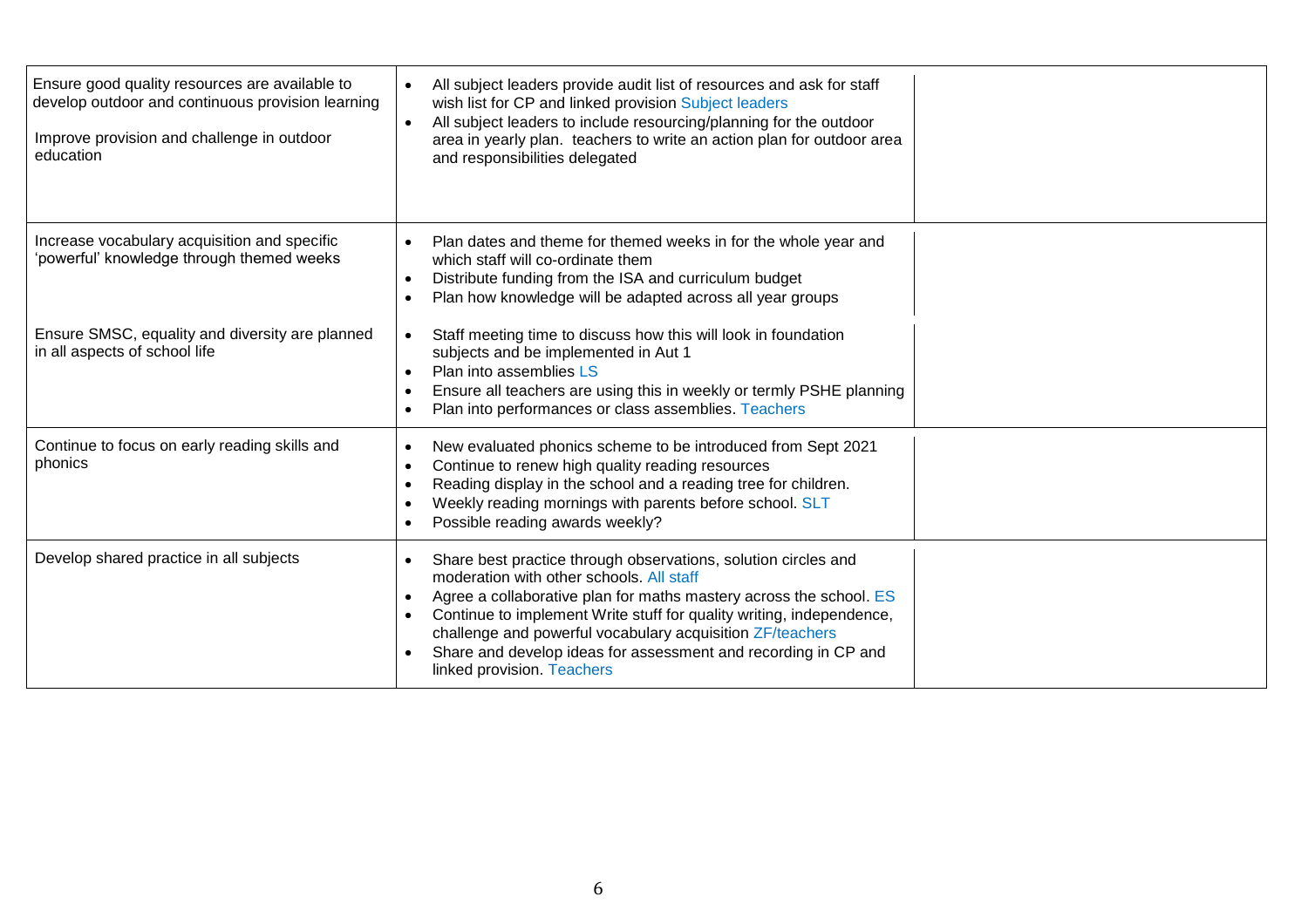| <b>Target 3</b><br><b>Personal development</b>                                   | To further develop and implement PSHE/RSE and staff welfare provision to enhance the well-being of all pupils<br>and staff                                                                                                                                                                                            |                   |  |
|----------------------------------------------------------------------------------|-----------------------------------------------------------------------------------------------------------------------------------------------------------------------------------------------------------------------------------------------------------------------------------------------------------------------|-------------------|--|
| <b>Objectives</b>                                                                | <b>Action points</b>                                                                                                                                                                                                                                                                                                  | <b>Evaluation</b> |  |
| Implement and embed SRE policy and curriculum                                    | ZF specific action plan and policy including cascading<br>information to governors and staff. ZF                                                                                                                                                                                                                      |                   |  |
| Well being as a responsibility of all staff to<br>promote a whole school culture | MG to discuss with all staff and KMC<br>$\bullet$<br>Allow time for meetings in the school day<br>Ensure workload is shared across all staff<br><b>Brainstorm</b> ideas<br>$\bullet$<br>Evaluate successes from last year<br>Team risk assessments<br>Reinstate events board<br>All staff to cover these actions      |                   |  |
| Ensure pupil voice, related actions and evaluation                               | See above and below<br>$\bullet$                                                                                                                                                                                                                                                                                      |                   |  |
| Achieve enhanced healthy school status                                           | Continue with new lunchtime charter MDAs/MG<br>$\bullet$<br>Introduce Certificates for lunchtime behaviour?<br>Introduce golden table?<br>Agreed lunchtime action plan with MDAs CJ/MG<br>Training for MDAs on smart thinking and conflict<br>resolution: Smart thinking system<br>Track incidents over time MDA team |                   |  |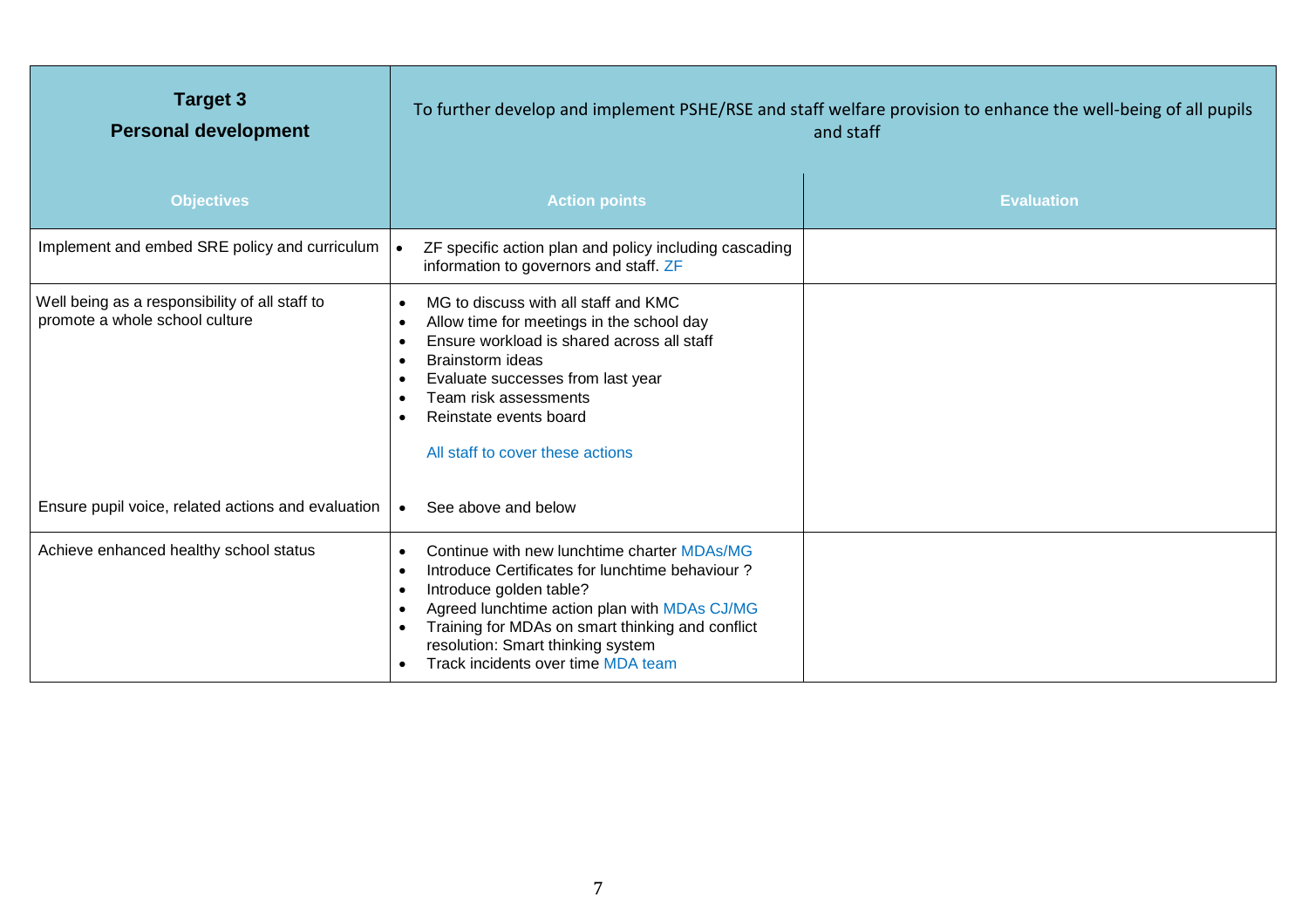| <b>Target 4</b><br><b>Behaviour and attitudes</b>                           | To improve the outcomes for all pupils and staff through the development of resilience, responsibility and<br>growth mindset.                                                                                                                                                                                                                                                                                                                |                   |  |
|-----------------------------------------------------------------------------|----------------------------------------------------------------------------------------------------------------------------------------------------------------------------------------------------------------------------------------------------------------------------------------------------------------------------------------------------------------------------------------------------------------------------------------------|-------------------|--|
| <b>Objectives</b>                                                           | <b>Action points</b>                                                                                                                                                                                                                                                                                                                                                                                                                         | <b>Evaluation</b> |  |
| Implement lunchtime plan                                                    | Hold half-termly MDA meetings for either training or<br>communication. CJ<br>Collate ideas and information from summer 2<br>$\bullet$<br>meeting and write action plan with team. MG<br>Include children in development of play and conflict<br>$\bullet$<br>resolution MG/Assembly and circle time/school<br>councit<br>Train MDA for playing with the children MG/CHP<br>$\bullet$<br>Try out golden table MDA<br>All staff to see minutes |                   |  |
| Revisit training in growth mindset for all staff,<br>children and governors | Include all staff in an INSET day/twilight for this<br>$\bullet$<br>Hold an out of our comfort zone training day? SLT<br>Look into growth mindset training perhaps with<br>cluster group                                                                                                                                                                                                                                                     |                   |  |
| Use pupil voice to adapt planning for independent<br>learning               | Teachers to put into practice ideas from the children<br>$\bullet$<br>for their independent learning and scaffold their<br>effort. Subject leaders<br>School council to increase presence and impact<br>$\bullet$<br>with plan and focus. See above. ES                                                                                                                                                                                      |                   |  |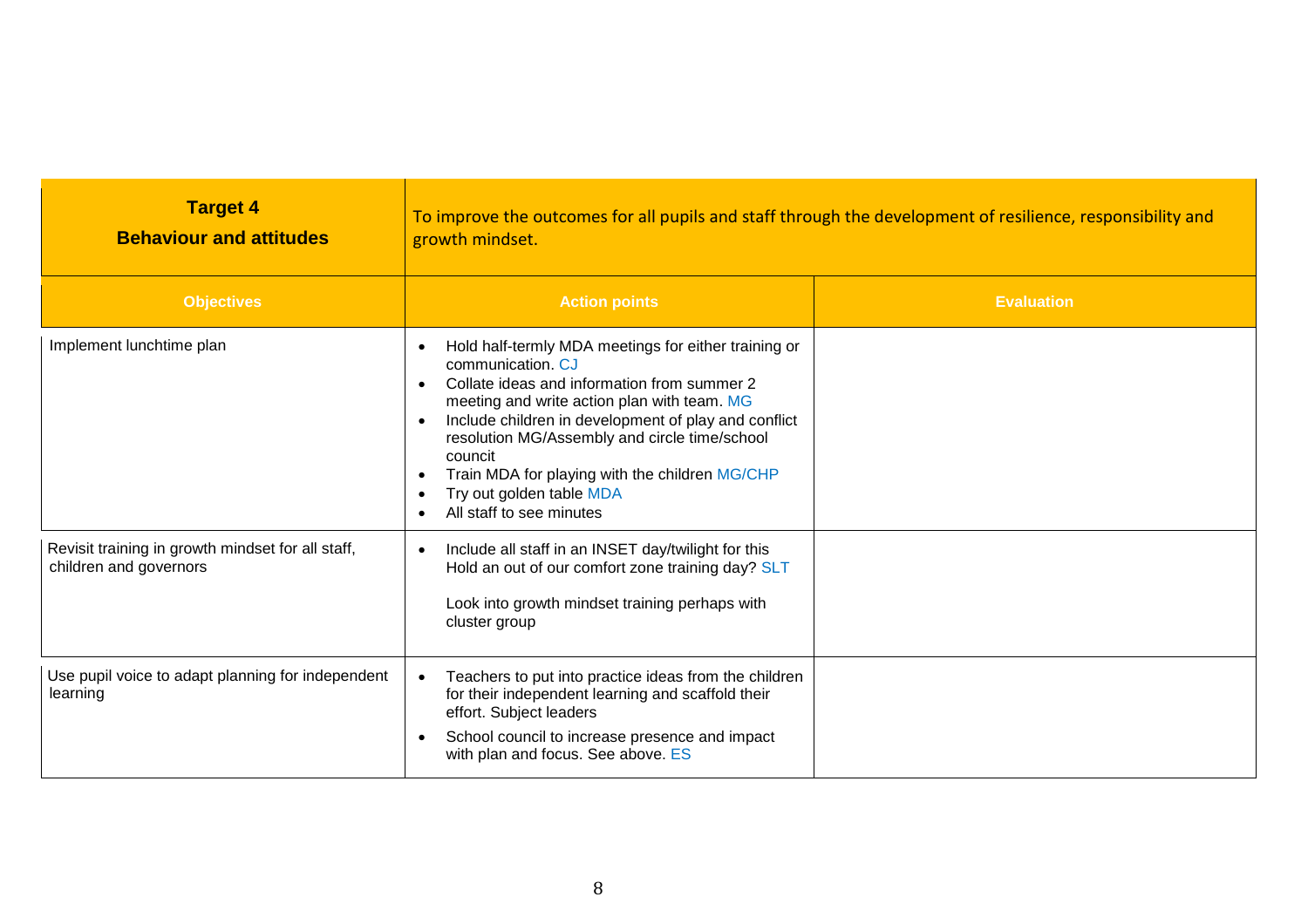| <b>ERIC</b>                                                                           | Re launch for parents. MG<br>$\bullet$<br>Have a fortnightly focus and make that the<br>$\bullet$<br>challenge for star of the week at the beginning of<br>the year MG/All staff<br>Re instate the entire points system and award stars<br>$\bullet$<br>and badges JH/MG<br>Reinstate bags to go home. Teachers<br>$\bullet$                                                                                                                                   |  |
|---------------------------------------------------------------------------------------|----------------------------------------------------------------------------------------------------------------------------------------------------------------------------------------------------------------------------------------------------------------------------------------------------------------------------------------------------------------------------------------------------------------------------------------------------------------|--|
| Continue to develop CHP learning                                                      | Ensure objectives are taken from the CHP onto the<br>assembly plan. Teachers<br>Cross reference in long term and medium term<br>$\bullet$<br>plans. Teachers<br>Training opportunities with Ilse for development of<br>$\bullet$<br>healthy attitudes ZF<br>Hold a healthy body healthy mind week. KF<br>$\bullet$<br>All learn and chant out CHP rap All staff<br>$\bullet$<br>Involve parents in a sponsored activity/challenges<br>over half term. Teachers |  |
| Revisit and evaluate impact of all current<br>systems used for behaviour and attitude | ERIC update and relaunch<br>$\bullet$<br>Have a fortnight focus for ERIC<br>$\bullet$<br>Add an ERIC target to parent consultation sheet.<br>$\bullet$<br>SMART thinking<br>$\bullet$<br>Zones of regulation<br>$\bullet$<br>P <sub>4</sub> C<br>$\bullet$                                                                                                                                                                                                     |  |

## **Subject leadership 21/22**

| Subject      | Leader      | Governor                  |
|--------------|-------------|---------------------------|
| English      | Z.Fairbairn | Ellie Wilkinson           |
| <b>Maths</b> | E.Chapman   | Mark Rogers Helen English |
| Science      | K.Francis   | Helen English             |